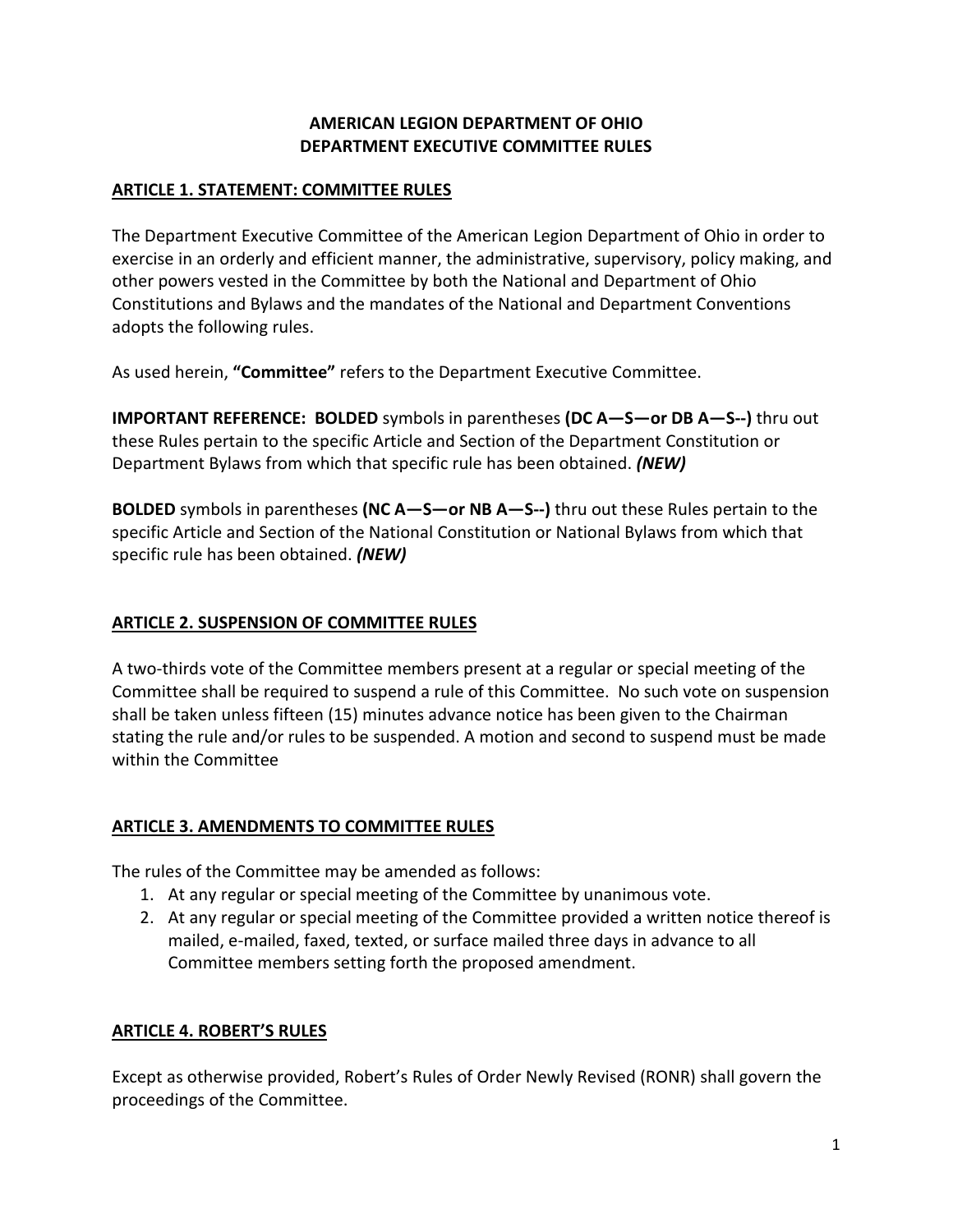# **ARTICLE 5. COMMITTEE MAILINGS**

The Committee Secretary is directed to see that all materials, which are sent out of Department Headquarters to all Posts, County organizations, or Districts is also mailed to each member of the Committee.

Whenever used in the Rules of the DEC, terms "mailed" and "mailings" shall include E-mail, fax, text messages, or surface mail*.* 

# **ARTICLE 6. COMMITTEE ORDER OF BUSINESS**

The general order of business of the Committee, unless otherwise ordered by a majority of the Committee members thereof, or deemed necessary by the Commander and/or Secretary, shall be as follows:

- 1. Call to Order
- 2. Salute to the Colors
- 3. Invocation
- 4. Pledge of Allegiance
- 5. Preamble
- 6. POW/MIA Chair recognition
- 7. Roll Call
- 8. Introduction of Guests
- 9. Reading of previous minutes
- 10. Officer Greetings and Reports
- 11. Committee/Commission Reports
- 12. Post Charters/Revocations, Suspensions
- 13. Resolutions/Constitutional Amendments
- 14. Unfinished Business
- 15. New Business
- 16. Good of the Legion
- 17. Department Commander Closing Remarks
- 18. Benediction
- 19. Salute to the Colors
- 20. Adjournment

# **ARTICLE 7. DEPARTMENT EXECUTIVE COMMITTEE MEMBERSHIP**

**SECTION 1: OFFICERS: CHAIRMAN/DUTIES:** The Department Commander shall serve as Chairman of the Committee. In the absence of the Department Commander, the Department First Vice Commander shall serve as Chairman. In the absence of the Department Commander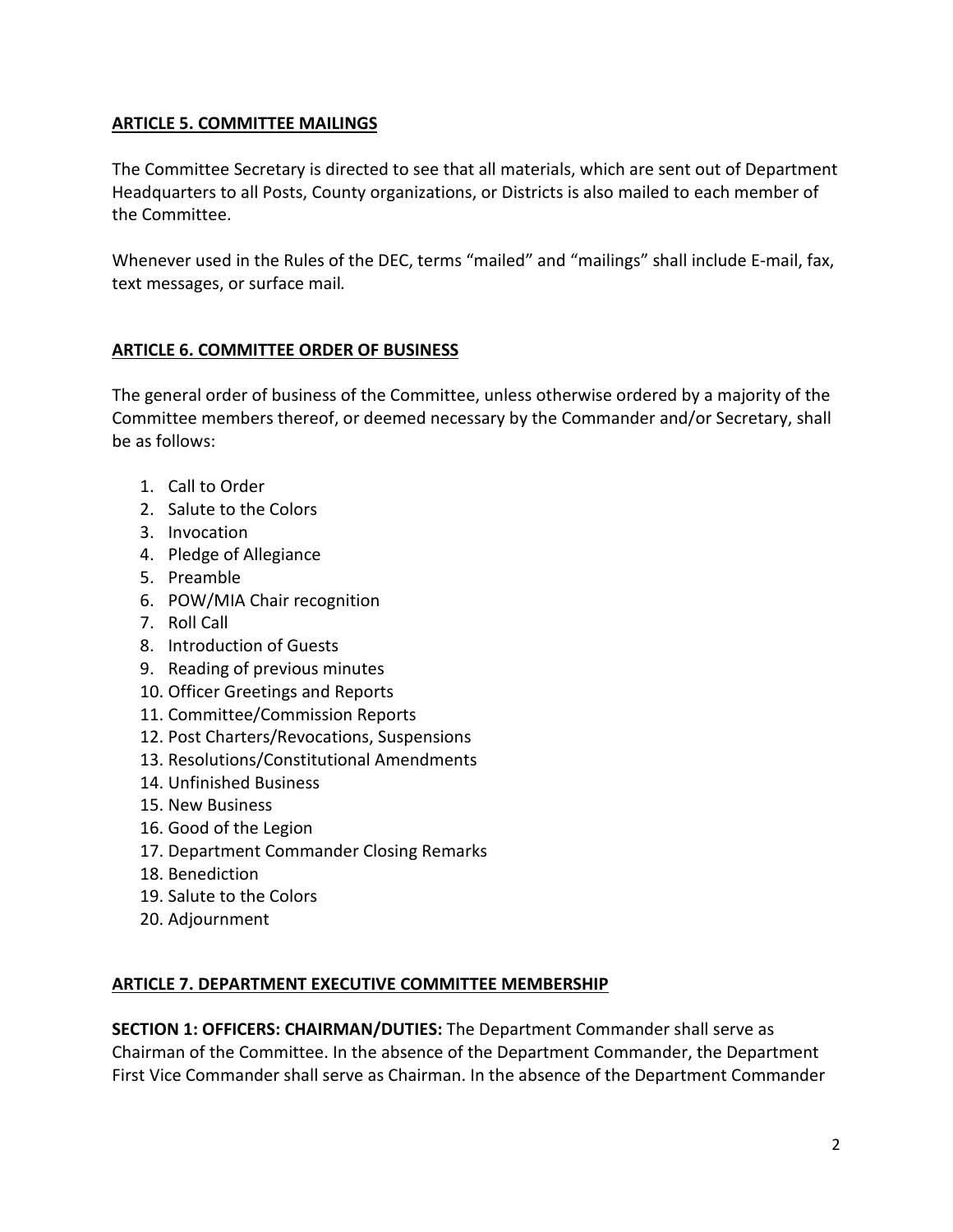and First Vice Commander, the Department Second Vice Commander shall serve as Chairman. **(DC A VII – S 2 ). (DB A II S2)**

The Chairman shall preside at any regular or special meeting of the Committee, shall provide for the orderly transaction of business coming before the Committee, shall decide parliamentary questions, announce the result of votes taken, enforce the rules of the Committee, maintain good order, and generally perform the duties incident to the office of Chairman.

It shall be the duty of the Chairman in conjunction with the Secretary to prepare an agenda of business to be considered by the Committee and cause said agenda to be mailed to each member of the Committee at least four (4) days before a meeting of the Committee.

The Committee may direct the Chairman/Department Commander to perform other duties of the Chairman as deemed necessary by the Committee. **(DB A II S1).**

**OFFICERS: SECRETARY/DUTIES:** The Department Adjutant shall serve as Secretary of the Committee and be *Ex-Officio with voice but no vote. (NEW)*

In the absence of the Department Adjutant, a person selected by the Committee or called upon by the Commander shall serve as Secretary.

IF the person selected as Secretary in the absence of the Department Adjutant is a member of the Committee, that person shall have voice and vote by their position on the Committee.

The Secretary shall keep minutes of each meeting and perform all duties attached to the office of Secretary.

**SECTION 2: VOTING MEMBERS:** The Department Executive Committee of the American Legion, Department of Ohio, shall consist of the following thirty-six (36) voting members:

- 1. Department Commander
- 2. Department First Vice Commander
- 3. Department Second Vice Commander
- 4. Department Treasurer
- 5. Department Chaplain
- 6. Immediate Past Department Commander
- 7. National Executive Committee person
- 8. Alternate National Executive Committee person
- 9. District Commander and District First Vice Commander from Districts 1-14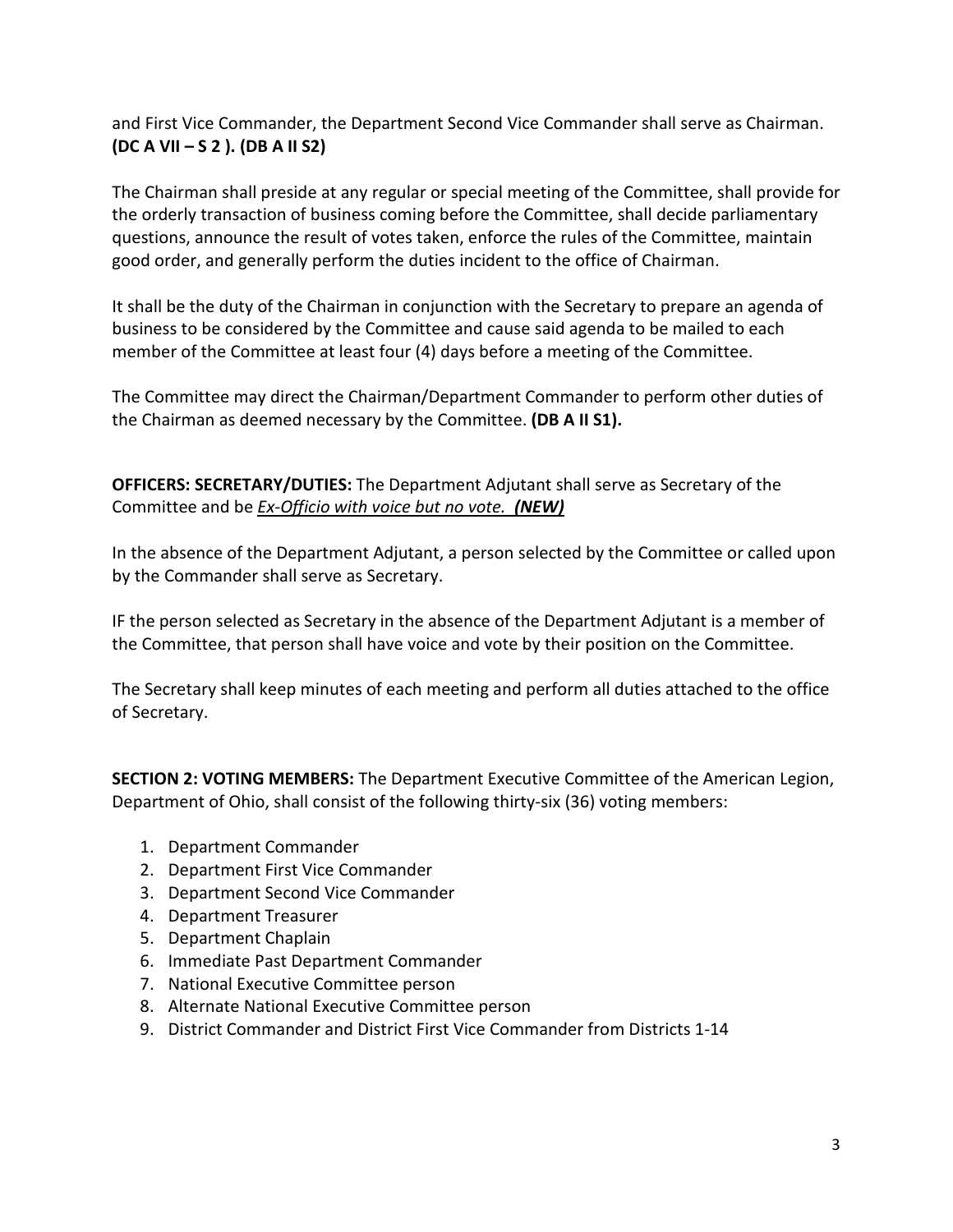**SECTION 3: PAST DEPARTMENT COMMANDERS:** Past Department Commanders in good standing with their respective Post are *EX-OFFICIO members of the Department Executive Committee with voice, but no vote.*

**SECTION 4: APPOINTED DEPARTMENT OFFICERS:** The following **APPOINTED** Department Officers are *defacto members of the Department Executive Committee with voice but no vote.*

- 1. Department Judge Advocate
- 2. Department Assistant Judge Advocate (if position deemed necessary) *(NEW)*
- 3. Department Historian
- 4. Department Assistant Historian (if position deemed necessary)
- 5. (Department Assistant Adjutant ( if position deemed necessary)
- 6. Department Assistant Chaplain (if position deemed necessary) *(NEW)*
- 7. Department Parliamentarian (if position deemed necessary)
- 8. Department Sergeant at arms
- 9. Six (6) Department Assistant Sergeant at arms

**DEPARTMENT JUDGE ADVOCATE/COMMITTEE DUTIES:** The Department Judge Advocate (and Department Assistant Judge Advocate if deemed necessary) shall advise the Committee on legal issues arising on matters before the Committee, legal issues pertaining to the American Legion, Department of Ohio, recommendations on Resolutions, amendments to the National and Department Constitutions and Bylaws, interpretations of National and Department convention mandates, interpretations of the rules of the Committee, review and approve all Post Constitutions, and shall perform other such duties incident to the office. **(DC A II S6) (DC A XI S5).**

**SECTION 5: COMMITTEE GUESTS:** Any guest in attendance at a meeting of the Committee who wishes to speak on an area of discussion before the Committee must request consent to speak thru the Chairman and be granted permission to speak by a majority vote of Committee members present unless previously invited to do so by the Chairman; Department Adjutant/Secretary; or Committee. *(NEW)*

#### **ARTICLE 8. COMMITTEE PLACE OF MEETING – QUORUM**

Committee meetings shall be held at Department Headquarters in Delaware, Ohio or at an alternative location on a date and time as selected and recommended by the Commander and Department Adjutant and in keeping with the Department Constitution.

Committee meetings will also be held in conjunction with the annual Department convention.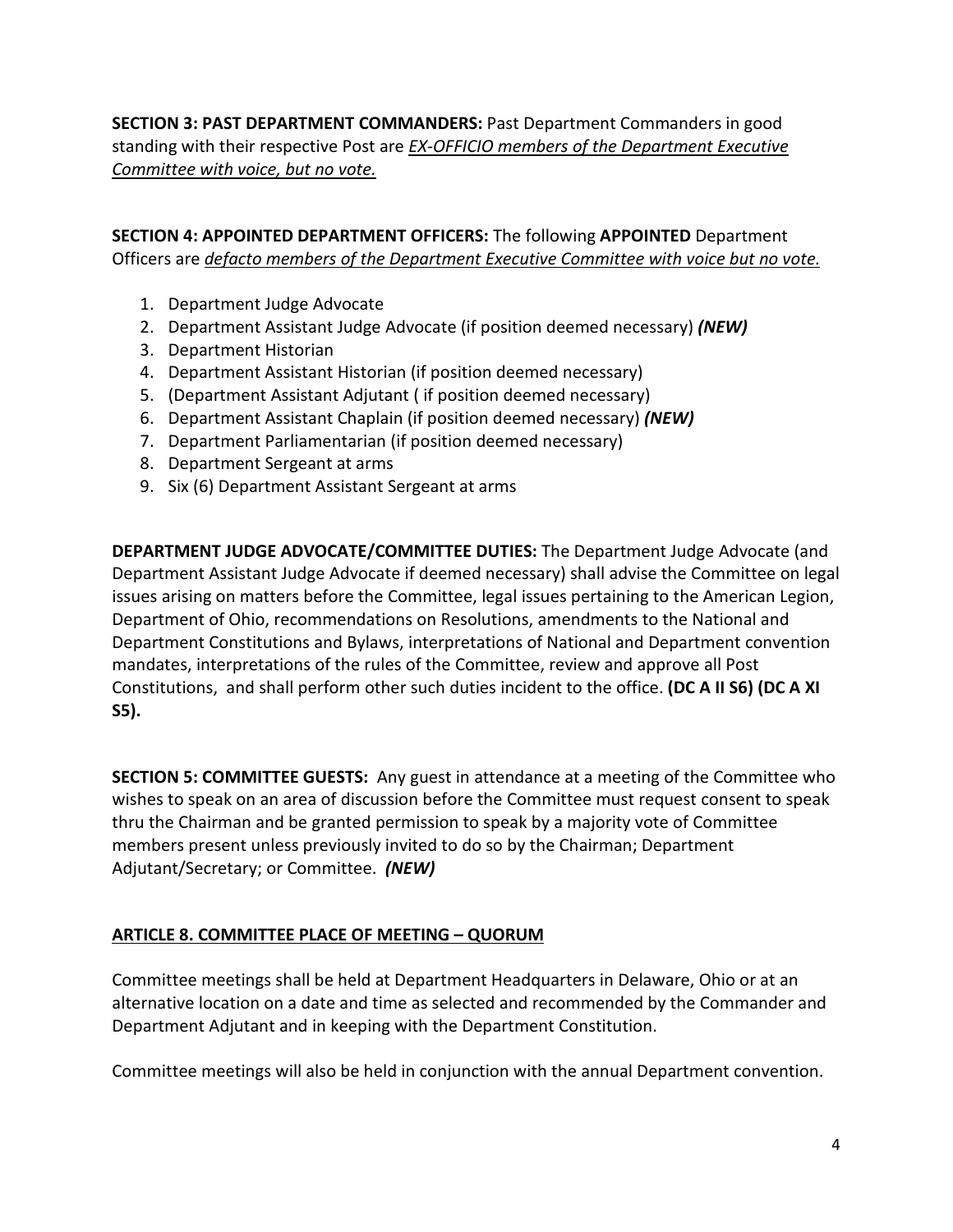The majority of the voting members of the Committee present at a meeting will constitute a quorum, provided those present include at minimum one of the two Committee members from each District 1-14.

If circumstances as determined by the Commander and Department Adjutant/Secretary dictate, Committee meetings may be held electronically online via a social media outlet established by the Commander and Adjutant/Secretary to which all Committee members shall have access*. (NEW)*

A Committee meeting may be held upon the request of five (5) or more members of the Committee **(DB AI SI)**

# **ARTICLE 9. COMMITTEE VOTING**

With a quorum present, unless otherwise mandated by Committee rules, voting at Committee meetings shall be by voice vote. The majority of votes cast "Aye" or "No" shall prevail.

If the Chairman so orders or if requested by two (2) or more Committee members a **S***tanding* vote shall be taken.

If the Chairman so orders or if requested by three (3) or more Committee members a *Roll Call* vote shall be taken.

During voting no debate or discussion of the issue shall be permitted. Questions of information or maters of personal privilege shall be in order.

No mail in proxies or absentee voting shall be permitted unless set by the Chairman or a majority of the Committee.

The Department Adjutant/Secretary shall record the official record of all votes cast.

# **ARTICLE 10. COMMITTEE DEBATE**

No member of the Committee shall speak for a second time on the same question until all members of the Committee shall have been given the opportunity to be heard.

No member shall be heard more than twice on the same question without the express consent of the Committee, but questions of personal privilege or procedure shall be in order

When debate has been concluded or closed by a vote of the Committee the Chairman shall call for the question and no further debate on the question shall be permitted thereafter.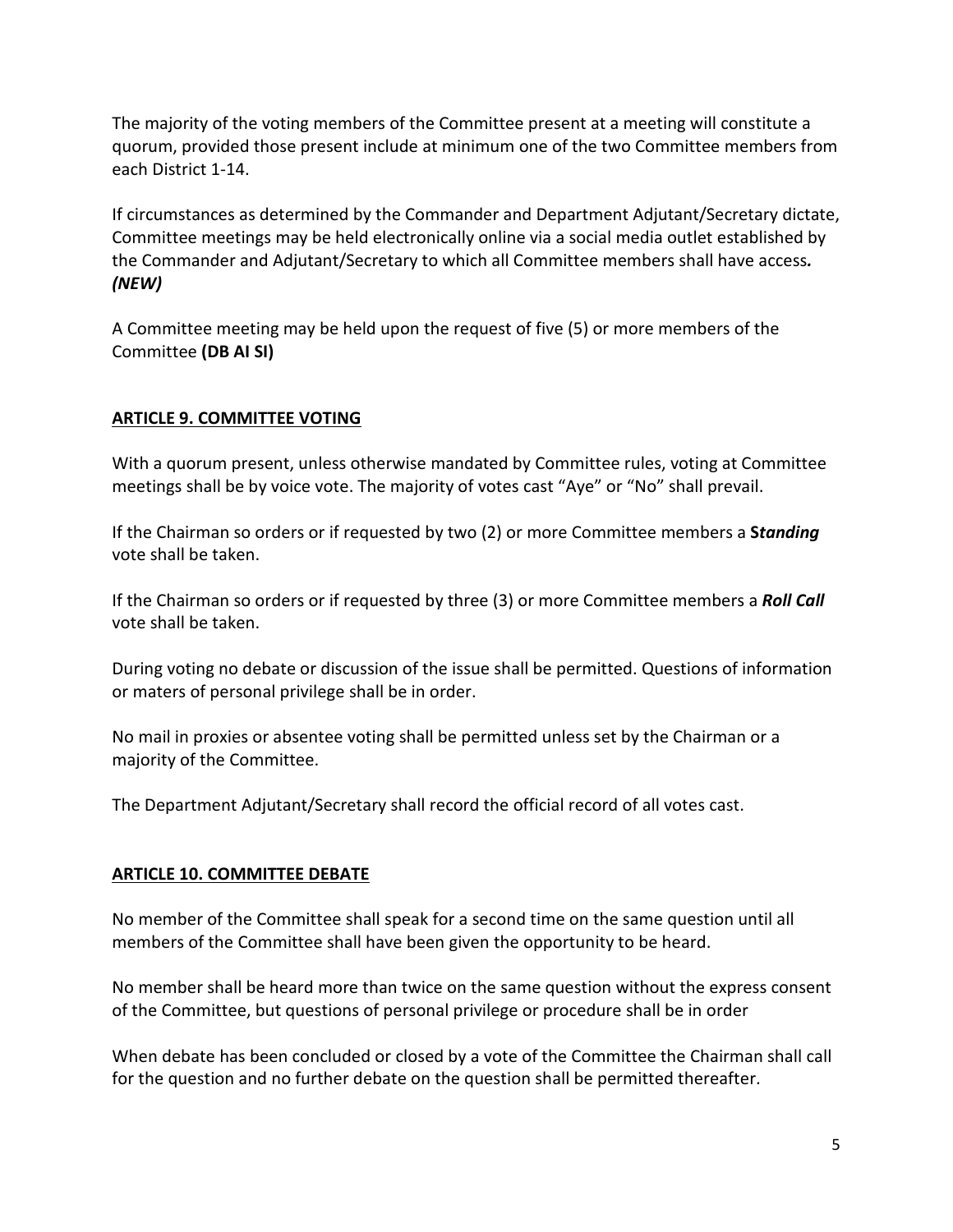During voting, Committee members shall refrain from talking, moving about, or otherwise interfering with the conduct of the voting.

# **ARTICLE 11. COMMITTEE VOTING BY MAIL:**

Between meetings of the Committee, the Chairman if deemed necessary or expedient may direct the Secretary to order a question submitted to each member of the Committee by email, fax, text, or surface mail.

In such event each Committee member, shall, so far as practical, be fully informed concerning the question on which the vote is being ordered.

The Chairman and/or Secretary shall establish a deadline for all members of the Committee to indicate their vote on the question and the method for all members to submit their vote.

The Secretary shall be responsible for receiving and recording each vote and a full report of such mail vote shall be reported by the Secretary at the next succeeding Committee meeting.

No proxy voting will be permitted. *(NEW)*

#### **ARTICLE 12. DEPARTMENT COMMANDER VISITS:**

The Department Commander, when planning official visits into a district shall cause notice of such visit to be given in advance to the commander of the District to be visited.

# **ARTICLE 13. RESOLUTIONS**

Members of the Committee may introduce a resolution in written form at any regular or special meeting of the Committee

All other resolutions submitted to the Committee shall have been sponsored by a Post, County organization, or District shall be typed and shall have been passed thru the proper channels and shall be filed with the Department Adjutant/Secretary.

The Department Adjutant/Secretary shall cause for the resolution to be placed on the agenda for the next Committee meeting.

All resolutions must be received by the Department Adjutant/Secretary at least ten (10) days prior to the Committee meeting.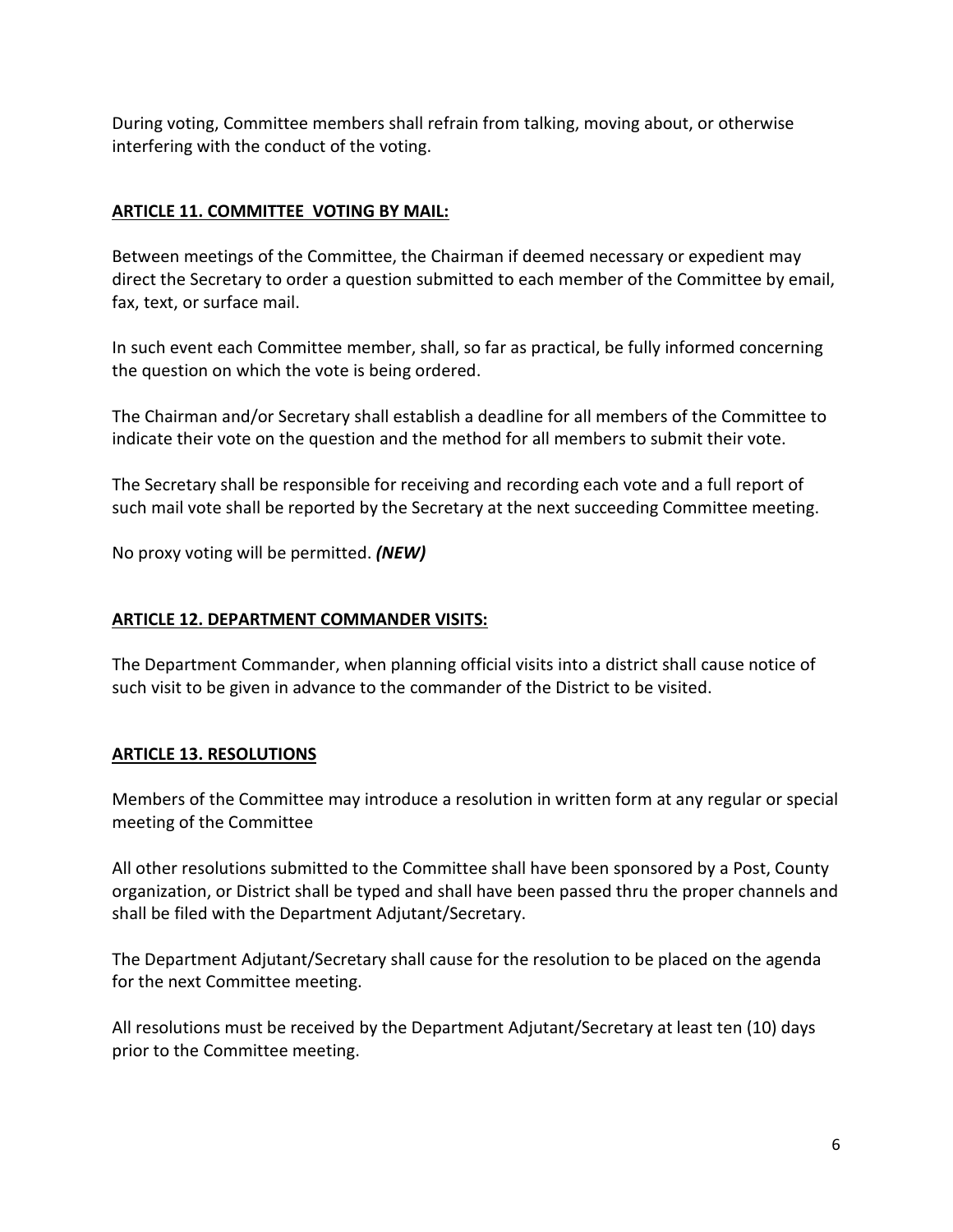#### **ARTICLE 14. COMMITTEE POWERS**

The Committee shall have and exercise as established by the National and Department Constitution and bylaws and mandates of National and Department conventions the following powers, duties, and privileges:

To propose amendments to the National Constitution **(NC A 15 S2 and S12)** and to the Department Constitution **(DC A XV S1)**

To exercise, between Department conventions the administrative power of the American legion Department of Ohio **(DC A VII S1)** and with the Department Commander power to exercise general supervision over the Department **(DB A 1 S1)**

To fill vacancies arising between Department conventions in the offices of Department Commander, Department First Vice Commander, Department Second Vice Commander, or Department treasurer **(DC A VI S2).**

To fill vacancies arising between Department conventions in the offices of the Department of Ohio's representatives to the National Executive Committee **(DC A VI S4).**

To determine questions of the election, eligibility or conduct of the Department of Ohio's representatives to the National Executive Committee, Department officers and members of the Committee **(DB A 1 S8)**

To provide for the employment of a Department Adjutant **(DC A10 S4)** and to issue mandates to be executed by a Department Adjutant **(DB A II S3)**

To provide for the employment of a Department Assistant Adjutant if such position is determined to be necessary by the Committee **(DC A X S4)** and to issue mandates to be executed by a Department Assistant Adjutant..

To provide for the employment or appointment of such subordinate officers and employees of the Department as may be needed for the administration of the affairs of the American Legion Department of Ohio and prescribe their duties and emoluments **(DB A 1 S3)**

To confirm appointments made by the Department Commander to the offices of Department Judge Advocate, (Department Assistant Judge Advocate if deemed necessary), Department Historian, (Department Assistant Historian if deemed necessary), Department Chaplain, (Department Assistant Chaplain if deemed necessary), Department Sergeant at arms, Department Assistant Sergeant at arms not to exceed 6 **(DC A VI S3).**

To prescribe duties of the Department Historian (and Department Assistant Historian if deemed necessary) **(DB A II S8).**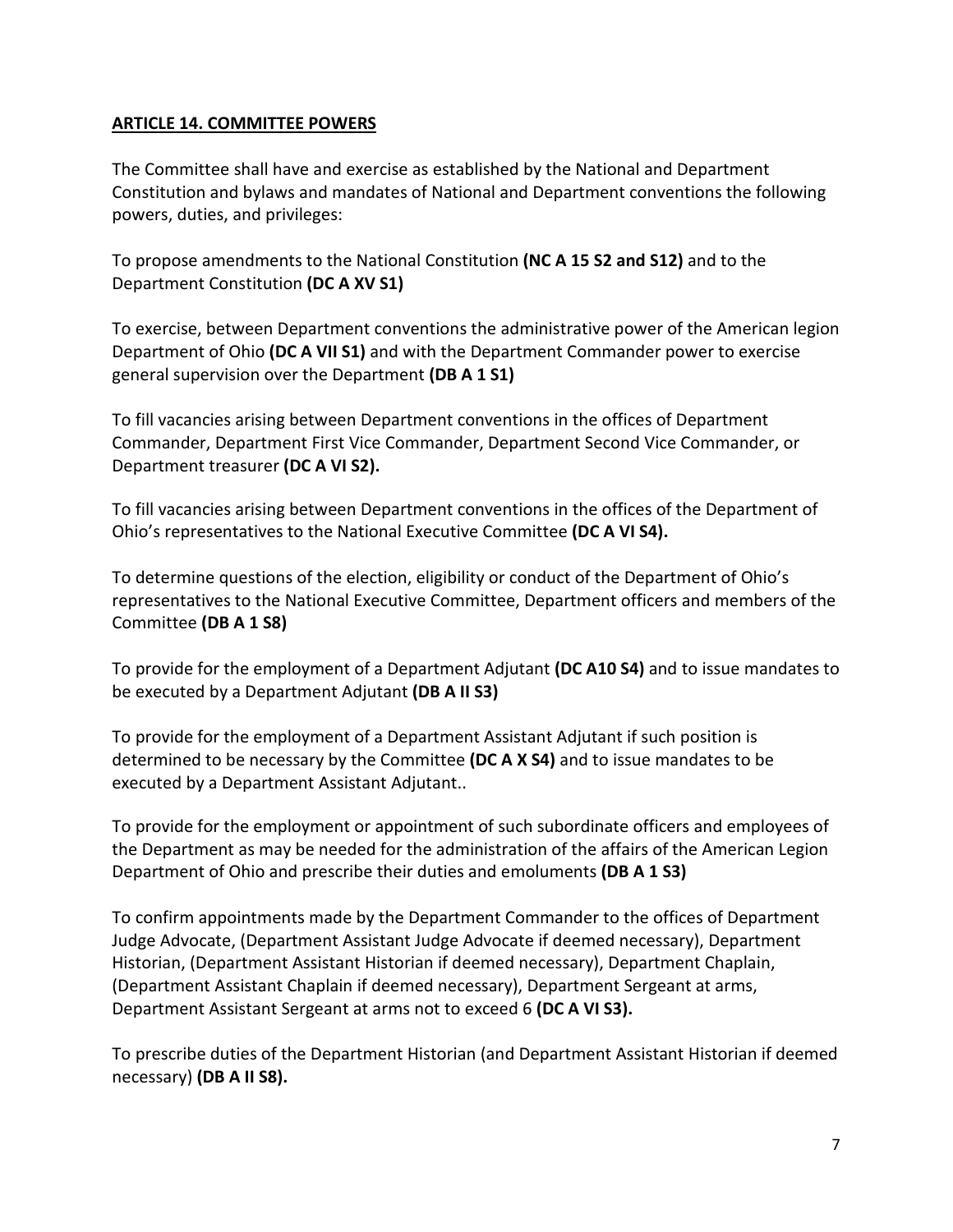To provide for the employment of a Department Finance Officer **(DB A 1 S3).**

To confirm appointments made by the Department Commander to the Department Finance Committee **(DC A X S1).**

To approve investments made by the Department Finance Committee of department funds, to control the Department reserve fund and to approve travel funds for national convention delegates **(DC A X S2 and S2a).**

To fix and approve along with the Department Judge Advocate bonds of the Department Treasurer, Department Adjutant, Department Finance Officer and any other employees or appointees of the Department charged with handling Department funds as part of their assigned duties **(DB A II S5**)

To confirm the Department Commander's appointment of the Chairman of the Department Rehabilitation Committee **(DC AX S4)**

To confirm technical and advisory personnel for the Department Rehabilitation Committee **(DC AX S4)**

To confirm the Department Commander's appointment of the members of the Department Publication Board **(DC AX S5).**

To confirm Department Commander appointments to any and all other Department committees **(DB A 1 S2)**

To create or remove Department Committees and programs

To approve appointments and fill vacancies arising between District conventions in the office of District First Vice Commander and/or District Second Vice Commander **(DC A VIII S9)**

To confirm appointments made by the Department Commander of officers trustees, etc. of subsidiary corporations or organizations of the Department of Ohio nominated by said corporation or organizations which include but are not limited to:

American Legion Buckeye Boys State Incorporated The American Legion Convention Corporation of Ohio American Legion of Ohio Charities Inc. The American Legion Riders of Ohio The Sons of the American Legion Detachment of Ohio

To approve the filling of all vacancies in said offices and to approve all Articles of Incorporation; Constitutions and Bylaws; or other governing documents of said organizations and any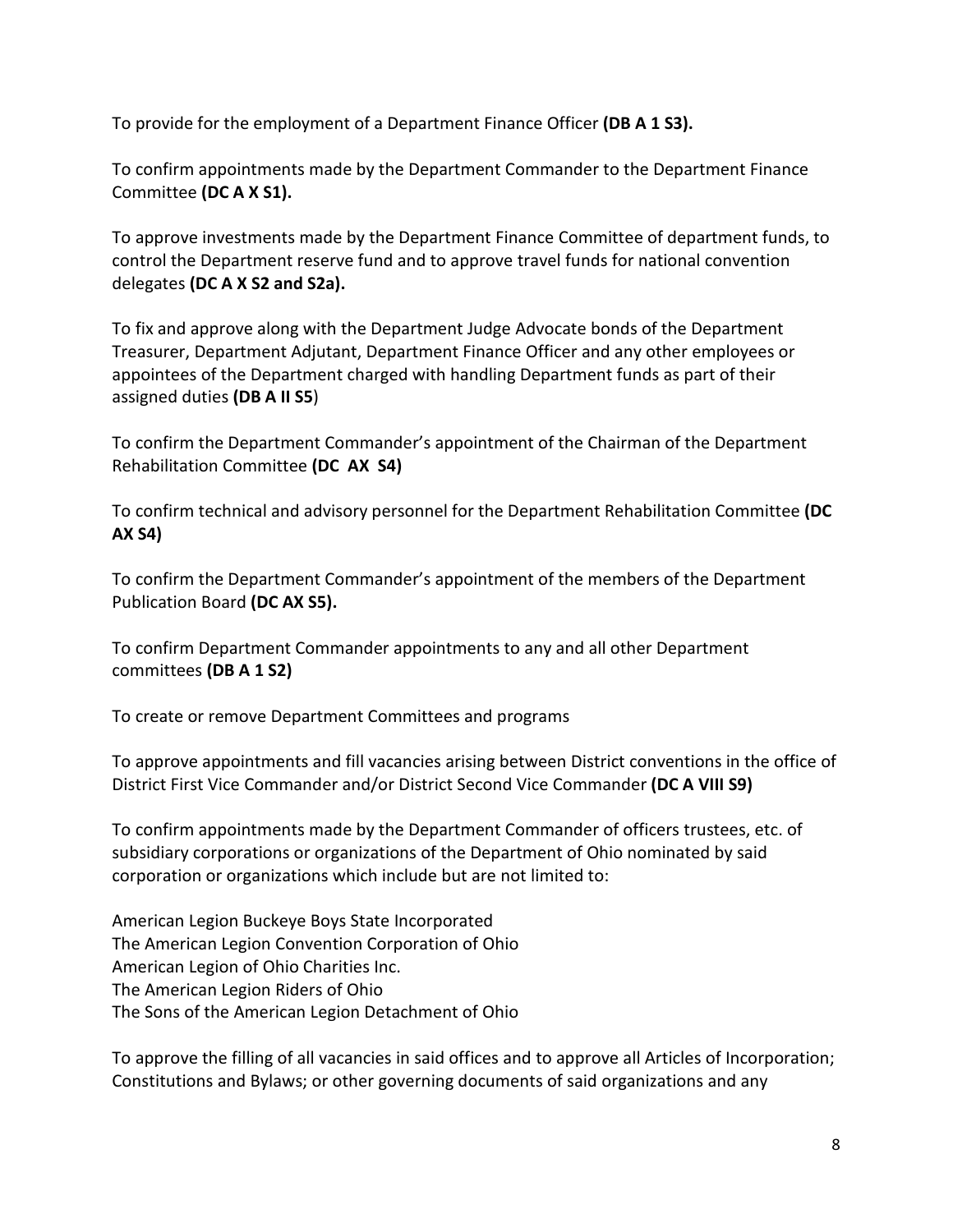amendments thereto (National American Legion Name and Emblem Protection and Rules of subsidiary organizations).

To create and define the powers of intermediate groups between Posts and Department **(NC A VII S3 and S4).**

To receive and approve applications for Post charters **(NC A IX S1 and DC A XI S1)**

To cause annual inspection to be made of each Post in the Department by the District Commander and reports of same to be furnished to the Committee by March 1st **(DC A 11 S4).**

To investigate the membership and financial status of any Post in the Department **(DB A V S1).**

To cancel, suspend, or revoke Post charters in accordance with the Uniform Code of Procedure **(NB A3 S 1, S2, S3,S4).**

To hear appeals of suspended or expelled members and appeals of Post officers who are suspended or expelled and to appoint a trial board if charges are lodged against a County, Division, District, or Department officer **(NB A4 S3 and DB A IV S2).**

# **ARTICLE 15. DEPARTMENT CONVENTION**

The Committee shall annually fix the time of the Department Convention **(DC A V – S10** 

All members of the Committee shall be delegates to the Department Convention during their term of office on the Committee with vote to be exercised with their respective Post. **(DC A V S2b).**

# **ARTICLE 16. SUB-COMMITTEES/AD HOC COMMITTEES**

The Chairman and Committee may establish within the Committee as deemed necessary, subcommittee(s) or ad-hoc committees for the expressed purpose of studying, reviewing, investigating, or handling a specific matter arising within the Committee.

The charge for the duties of a subcommittee or ad-hoc committee will be directed to the subcommittee or ad-hoc committee by the Chairman or Committee.

The number of sub-committee or ad-hoc committee members shall be determined by the Chairman or Committee.

Any sub-committee or ad-hoc committee created by the Chairman or Committee shall have a sub-committee or ad-hoc committee Chairman named by the Chairman or Committee.